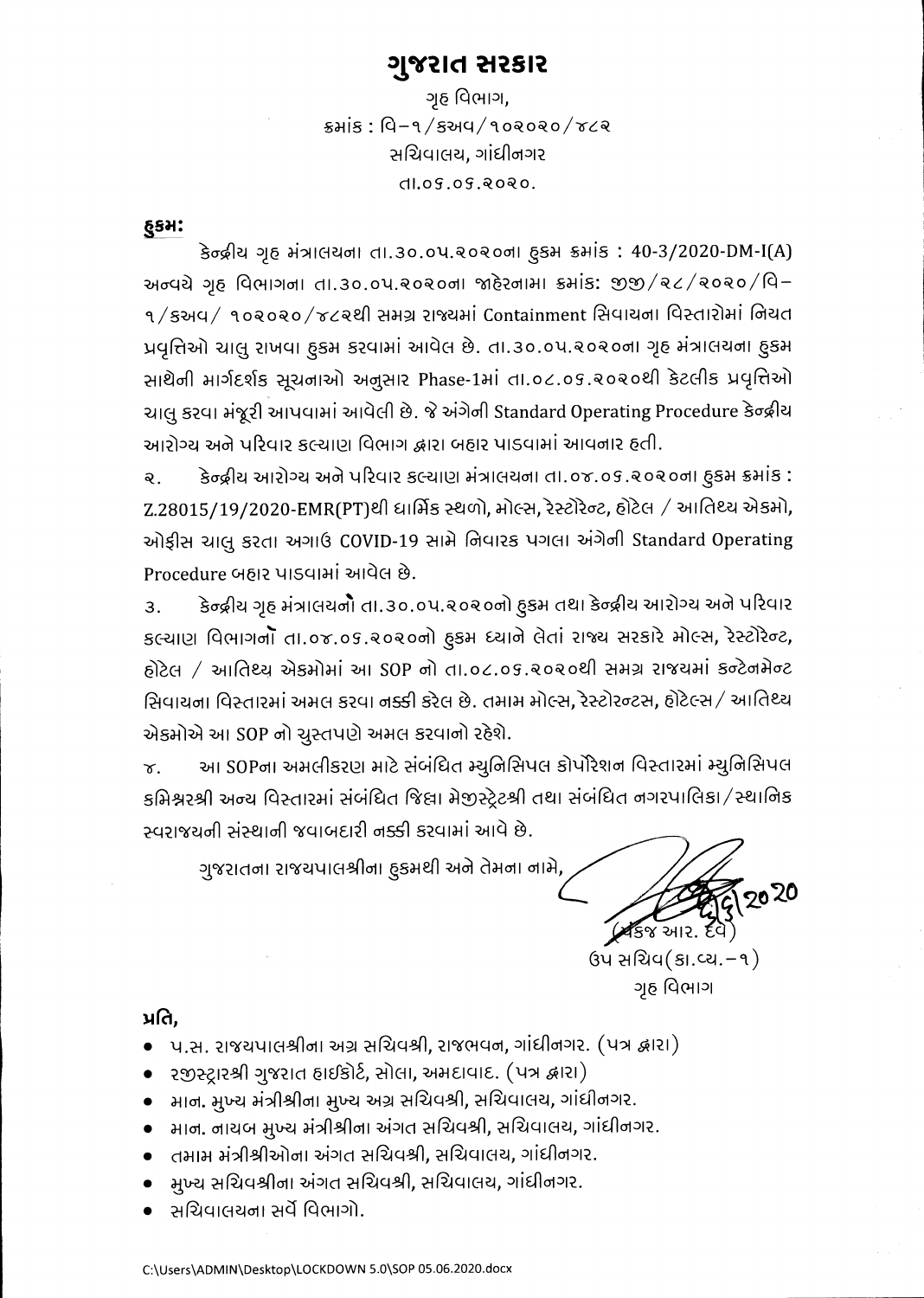- પોલીસ મહાનિદેશક અને મુખ્ય પોલીસ અધિકારીશ્રી, ગુજરાત રાજય, પોલીસ ભવન, ગાંધીનગર.  $\bullet$
- ગૃહ વિભાગ હેઠળના સર્વે ખાતાના વડાઓ.  $\bullet$
- તમામ પોલીસ કમિશ્નરશ્રીઓ  $\bullet$
- તમામ રેન્જના વડાશ્રીઓ  $\bullet$
- તમામ જિલા મેજીસ્ટ્રેટશ્રીઓ  $\bullet$
- તમામ મ્યુનિસિપલ કમિશ્નરશ્રીઓ  $\bullet$
- तमाम पोलीस અधिक्षङश्रीઓ
- માદિતી નિયામકશ્રી ગુજરાત રાજય, બ્લોક નં.૧૯, ડૉ. જીવરાજ મહેતા ભવન, ગાંધીનગર.  $\bullet$ ર/– આ બાબતને બહોળી પ્રસિધ્ધિ મળે તે મુજબની જરૂરી કાર્યવાહી કરવાની વિનંતી સહ.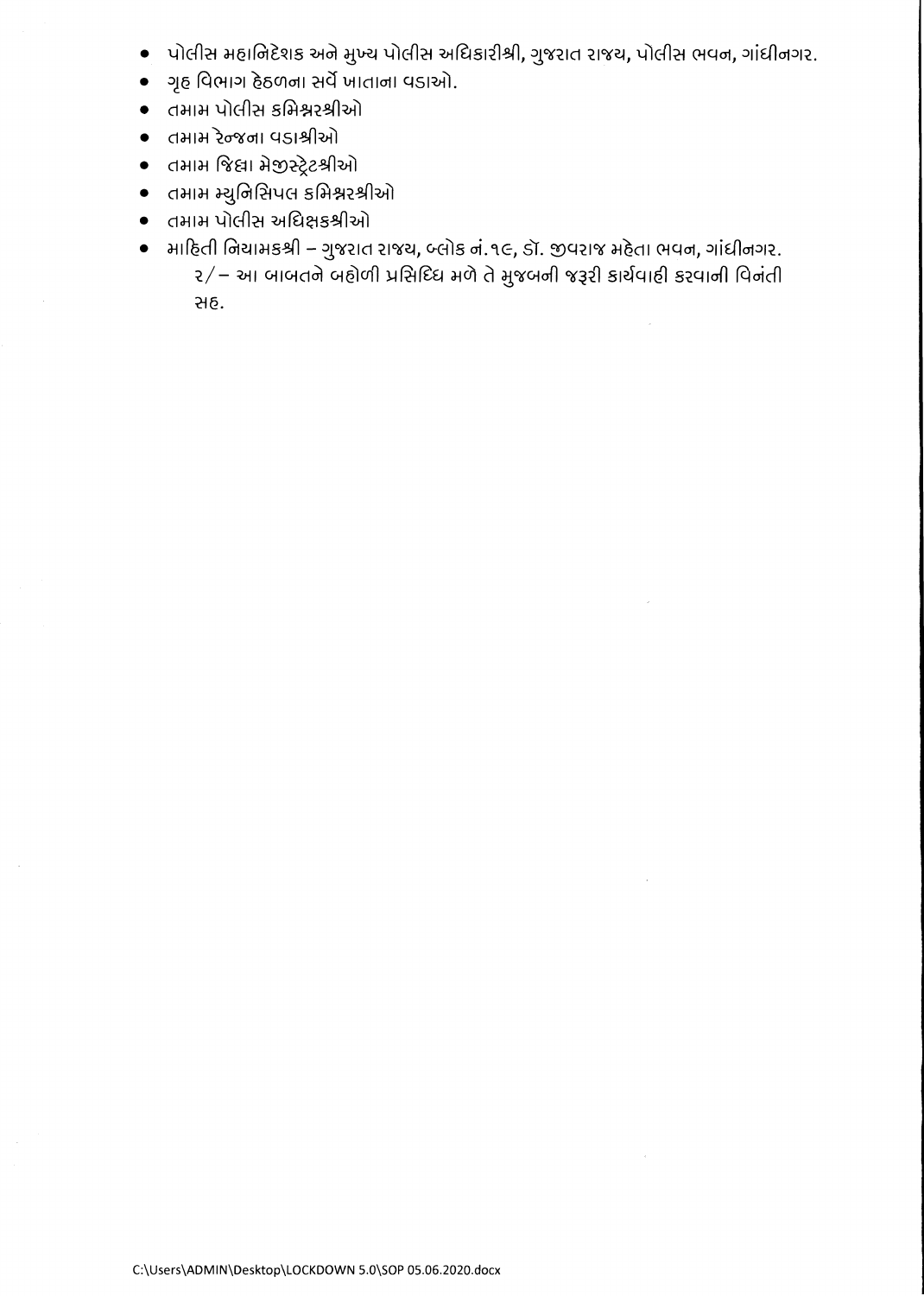# F. No. 2.28015/19/2020-FMR (Pt.). Government of India Ministry of Health & Family Welfare.

Nirman Bhawan, New Delhi Dated 4th June, 2020

## OFFICE MEMORANDUM

Government of India has been taking various measures towards management of COVID-19 As part of graded response various restrictions were in place **for** various public activities and guidelines have been issued from time to time as per the evolving situation.

Ministry of Home Affairs has issued orders under the Disaster Management Act, 2005 dated 30,05 2020 extending the lockdown in Containment Zones up to 30,06.2020 and **to reopen** certain activities in a phased manner in areas outside the Containment Zones,

The said orders provided that MoHFW will issue SOPs for allowing following activities with effect from 08,06.2020.

- 1, Religious places/ places of worship for public
- 2. Hotels, restaurants and other hospitality services
- 3. Shopping Malls

Accordingly, the SOPs as mentioned in annexure nave been formulated in consultation with Central Ministries/ Departments concerned and other stakeholders and are hereby **issued to be** made applicable with effect from 08.06 2020.

States/UTs are requested to implement the aforesaid SOPs. However, they may develop **and implement their** own protocol which may be stricter as per their assessment of the **situation with a view to effectively contain COVID-** 19

This is issued with the approval of Competent Authority.

#### **End:**

- **1. SOP on preventive measures to contain spread of COVID-19 in offices**
- **2. SOP on preventive measures to contain spread of COVID-19** in religious places
- **3.. SOP on preventive measures to contain spread of COVID- 19** in hotels and other **hospitality services**
- **4. SOP on preventive measures to contain spread of COVID-19 in restaurants**
- **5. SOP on preventive measures to contain spread of COVID-19 in shopping malls**

**(Lay Agarwal) Joint Secretary 01123061195** 

**To** 

- **Chief Secretaries of all States and UTs**
- **Secretary (Ministry of Home Affairs, Tourism, Urban Development, Department of Personnel Training, DPIIT)**

1 - 1000년 - 대통령 정학부 정학부 수학 대학 정치 (1989년 - 1989년 - 대학<br>1991년 - 대학 대학 대학 대학 대학 대학 대학 대학 대학 대학 대학 대학<br>1991년 - 1991 - 대학 대학 대학 대학 대학 대학 대학 대학 대학 대학 대학

a sa sa sa sala matanggunan na mga mga mga mga malalang ng mga malalang ng mga malalang ng mga mga mga mga mga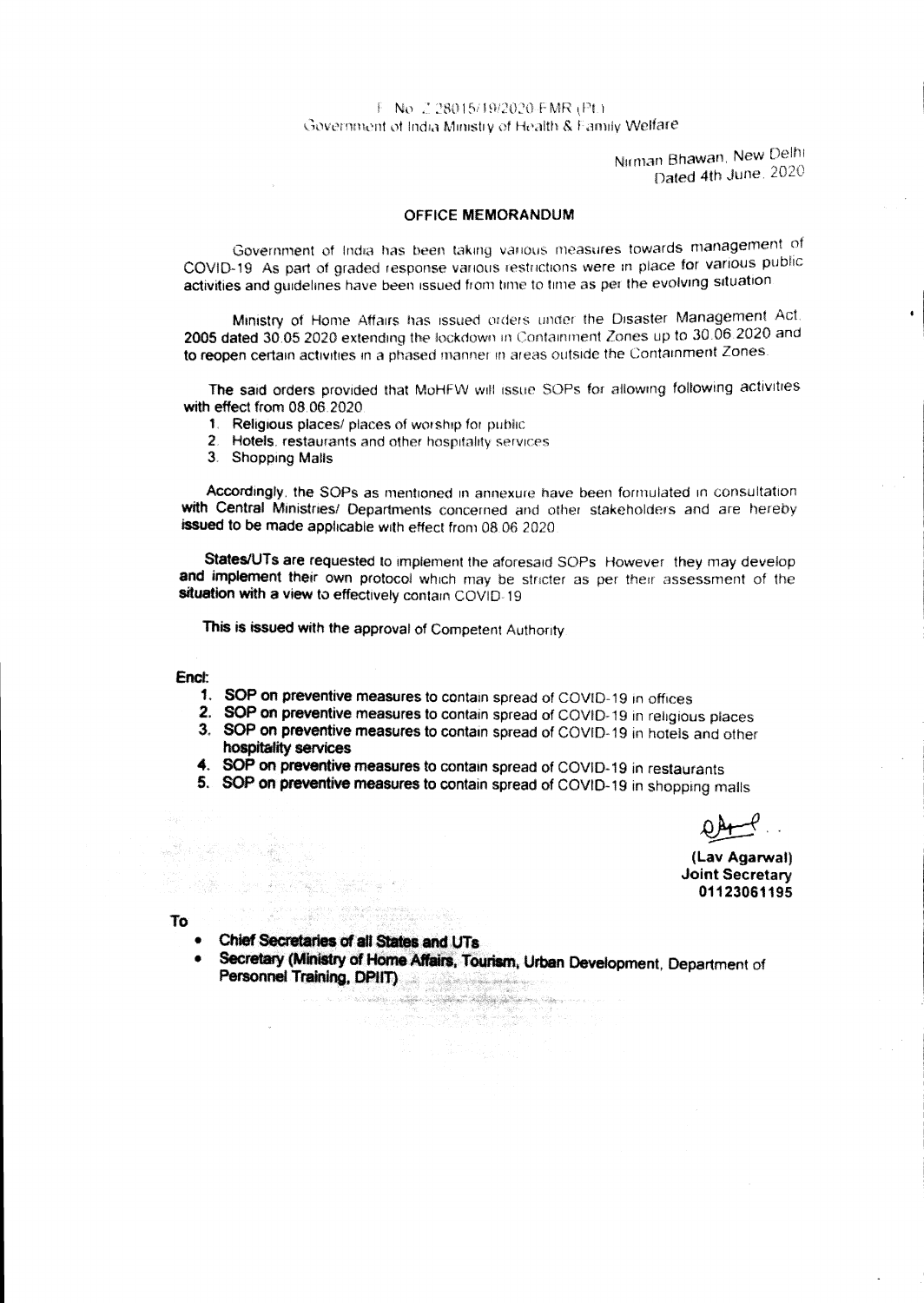# **4thJune,2020**

# **Government of India Ministry of Health and Family Welfare**

# **SOP on preventive measures in Hotels and Other Hospitality Units to contain spread of COVID-19**

# **1. Background**

All hotels and other hospitality units must take suitable measures to restrict any further transmission of COVID-19 while providing accommodation and other tourist services. The SOP aims to minimize all possible physical contacts between Staff and Guests and maintain social distancing and other preventive and safety measures against COVID-19.

# **2. Scope**

This document outlines various generic precautionary measures to be adopted in addition to specific measures to be ensured in hotels and other hospitality units(henceforth, 'hotels')to prevent spread of COVID-19.

**Hotelsin containment zones shall remain closed. Only those outside containment zones will be allowed to open up.** 

## **3. Generic preventive measures**

- (A) Persons above 65 years of age, persons with comorbidities, pregnant women and children below the age of 10 years are advised to stay at home, except for essential and health purposes. Hotel management to advise accordingly.
- (B) The generic measures include simple public health measures that are to be followed to reduce the risk of COVID-19. These measures need to be observed by all (staff and guests) in these places at all times.

These include:

- i. Physical distancing of at least 6 feet to be followed as far as feasible.
- ii. Use of face covers/masks to be made mandatory.
- iii. Practice frequent hand washing with soap (for at least 40-60 seconds) even when hands are not visibly dirty. Use of alcohol-based hand sanitizers (for at least 20 seconds) can be made wherever feasible.
- iv. Respiratory etiquettes to be strictly followed. This involves strict practice of covering one's mouth and nose while coughing/sneezing with a tissue/handkerchief/flexed elbow and disposing off used tissues properly.
- v. Self-monitoring of health by all and reporting any illness at the earliest to state and district helpline.
- vi. Spitting shall be strictly prohibited.
- vii. Installation and use of Aarogya Setuapp shall be advised to all.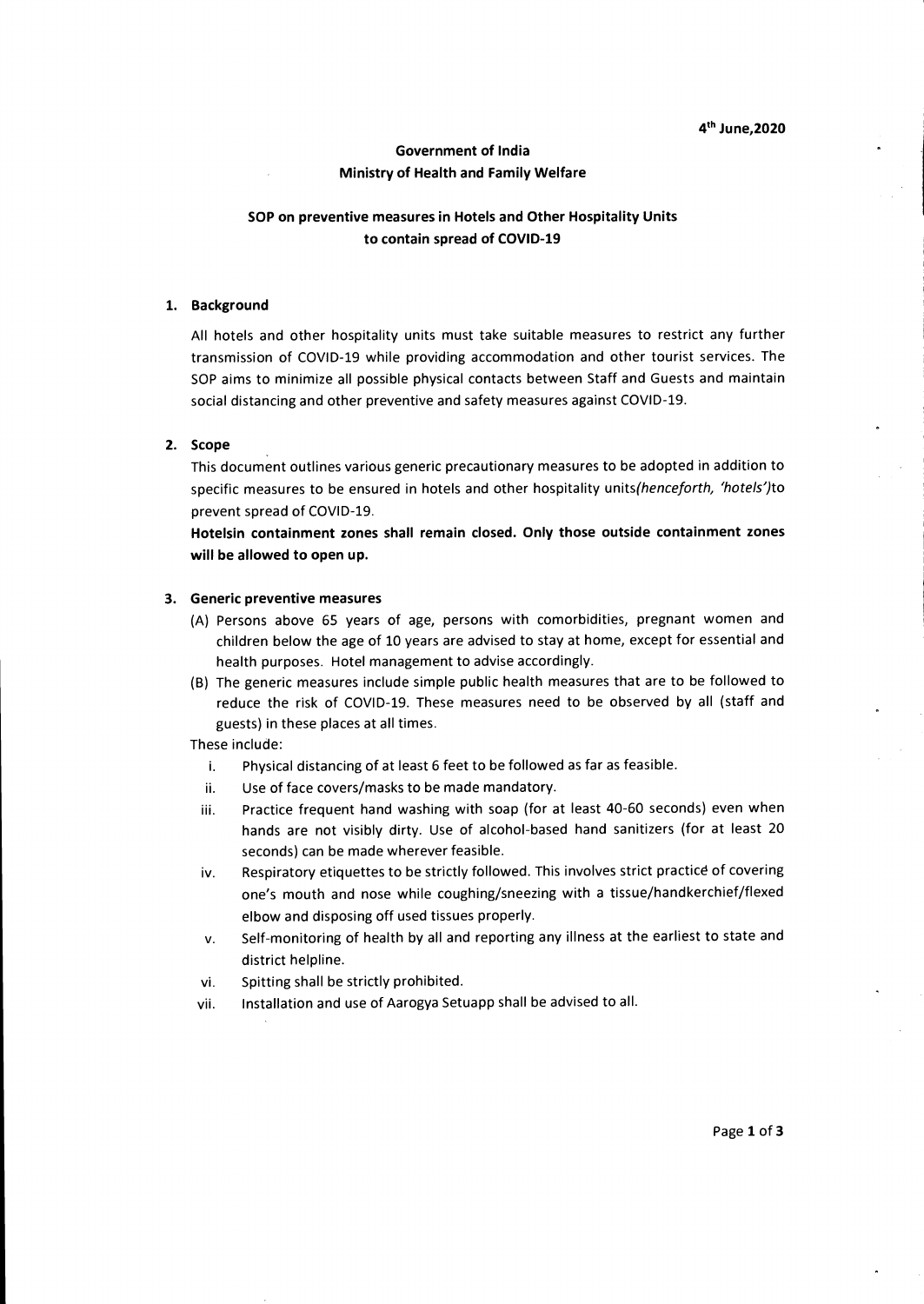## **4. All Hotels shall ensure the following arrangements:**

- i. Entrance to have mandatory hand hygiene (sanitizer dispenser) and thermal screening provisions.
- ii. Only asymptomatic staff and guests shall be allowed.
- iii. All staff and guests to be allowed entry only if using face cover/masks. The face cover/masks has to be worn at all times inside the hotel.
- iv. Adequate manpower shall be deployed by hotel management for ensuring social distancing norms.
- v. Staff should additionally wear gloves and take other required precautionary measures.
- vi. All employees who are at higher risk i.e. older employees, pregnant employees and employees who have underlying medical conditions, to take extra precautions. They should preferably not be exposed to any front-line work requiring direct contact with the public. Hotel management to facilitate work from home wherever feasible.
- vii. Proper crowd management in the hotel as well as in outside premises like parking lots—duly following social distancing norms shall be ensured. Large gatherings/congregations continue to remain prohibited.
- viii. Valet parking, if available, shall be operational with operating staff wearing face covers/ masks and gloves as appropriate. A proper disinfection of steering, door handles, keys, etc. of the vehicles should be taken up.
- ix. Preferably separate entry and exits for guests, staff and goods/supplies shall be organized. Maintaining physical distancing of a minimum of 6 feet, when queuing up for entry and inside the hotel as far as feasible. Specific markings may be made with sufficient distance to manage the queue and ensure social distancing in the premises.
- x. Number of people in the elevators shall be restricted, duly maintaining social distancing norms. Use of escalators with one person on alternate steps may be encouraged.
- xi. Details of the guest (travel history, medical condition etc.) along with ID and selfdeclaration form must be provided by the guest at the reception..
- xii. Posters/standees/AV media on preventive measures about COVID-19 to be displayed prominently.
- xiii. Hand sanitizers must be kept at the reception for guests to use. Guests to sanitize hands before and after filling relevant forms including A&D register.
- xiv. Hotels must adopt contactless processes like QR code, online forms, digital payments like e-wallet etc. for both check-in and check-out.
- xv. Luggage should be disinfected before sending the luggage to rooms.
- xvi. Guests who are at higher risk i.e. those who are older, pregnant or those who have underlying medical conditions are advised to take extra precautions.
- xvii. Guests should be advised not to visit areas falling with in containment zone
- xviii. Required precautions while handling supplies, inventories and goods in the hotel shall be ensured. Proper queue management and disinfection shall be organized.
- xix. Appropriate personal protection gears like face covers/masks, gloves and hand sanitizers etc.shall be made available by hotel to the staff as well as the guests.
- xx. Detailed guidelines issued for restaurants shall be followed.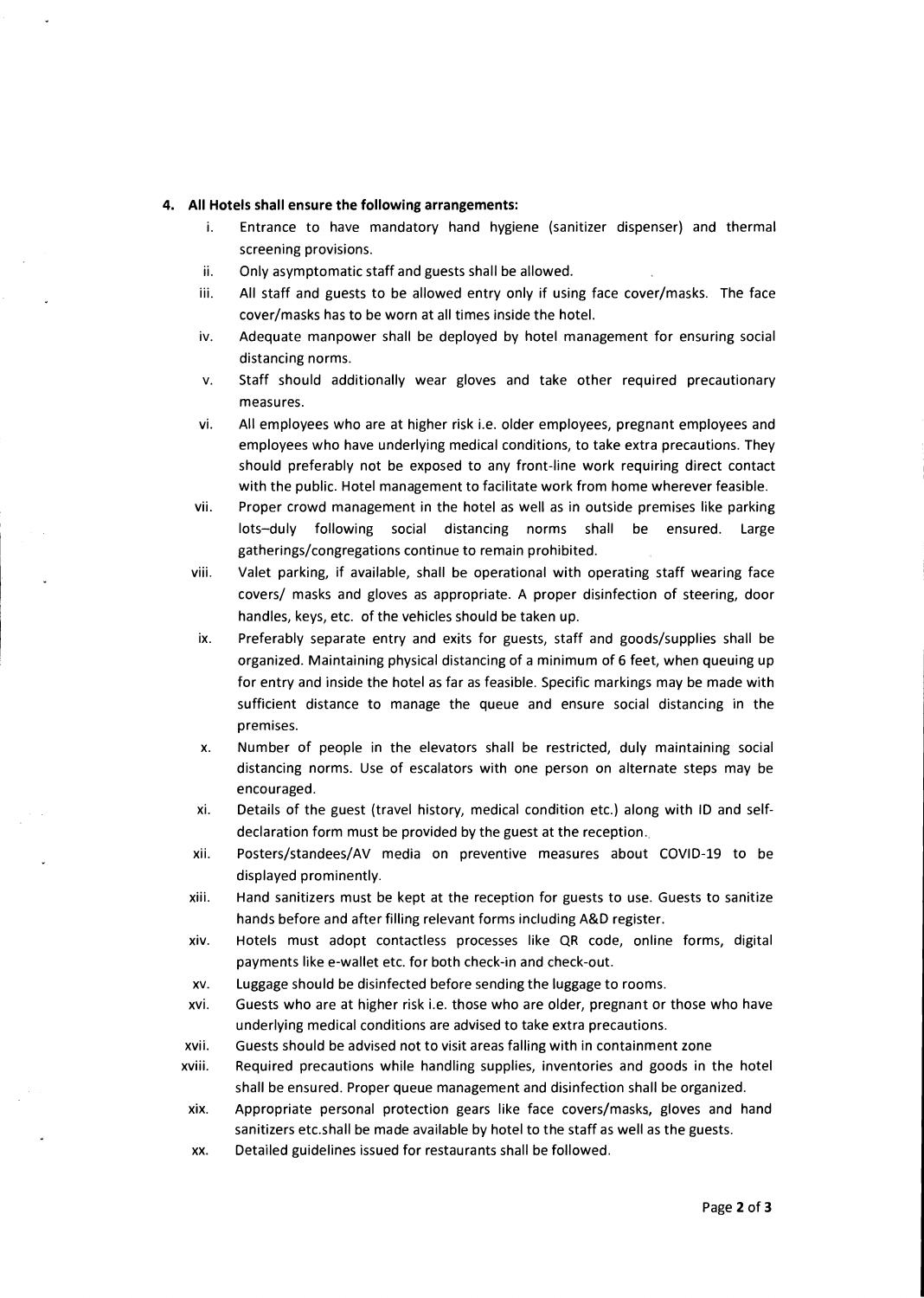- **a. Seating arrangement in the restaurant also to be made in such a way that adequate social distancing is maintained.**
- **b. Disposable menus are advised to be used.**
- **c. Instead of cloth napkins, use of good quality disposable paper napkins to be encouraged.**
- **d. Contactless mode of ordering and digital mode of payment (using e-wallets) to be encouraged.**
- **e. Buffet service should also follow social distancing norms among guests.**
- **xxi. Room service or takeaways to be encouraged, instead of dine-in. Food delivery personnel should leave the packet at guest or customer's door and not handed directly to the receiver. The staff for home deliveries shall be screened thermally by the hotel authorities prior to allowing home deliveries.**
- **xxii. For room service, communication between guests and in-house staff should be through intercom/ mobile phone and room service (if any) should be provided while maintaining adequate social distance.**
- **xxiii. Gaming Arcades/Children play areas (wherever applicable) shall remain closed.**
- **xxiv. For air-conditioning/ventilation, the guidelines of CPWD shall be followed which inter alia emphasises that the temperature setting of all air conditioning devices should be in the range of 24-30°C, relative humidity should be in the range of 40- 70%, intake of fresh air should be as much as possible and cross ventilation should be adequate.**
- **xxv. Effective and frequent sanitation within the premises shall be maintained with particular focus on lavatories, drinking and hand washing stations/areas.**
- **xxvi. Cleaning and regular disinfection (using 1% sodium hypochlorite) of frequently touched surfaces (door knobs, elevator buttons, hand rails, benches, washroom fixtures, etc.) to be made mandatory in all guest service area and common areas.**
- **xxvii. Proper disposal of face covers / masks / gloves left over by guests and/or staff should be ensured.**
- **xxviii. Deep cleaning of all washrooms shall be ensured at regular intervals.**
- **xxix. Rooms and other service areasshall be sanitized each time a guest leaves.**
- **xxx. In the kitchen, the staff should follow social distancing norms at work place. Kitchens area must be sanitized at regular intervals.**
- **xxxi. In case of a suspect or confirmed case in the premises:** 
	- **a. Place the ill person in a room or area where they are isolated from others.**
	- **b. Provide a mask/face cover till such time he/she is examined by a doctor.**
	- **c. Immediately inform the nearest medical facility (hospital/clinic) or call the state or district helpline.**
	- **d. A risk assessment will be undertaken by the designated public health authority (district RRT/treating physician) and accordingly further action be initiated regarding management of case, his/her contacts and need for disinfection.**
	- **e. Disinfection of the premises to be taken up if the person is found positive.**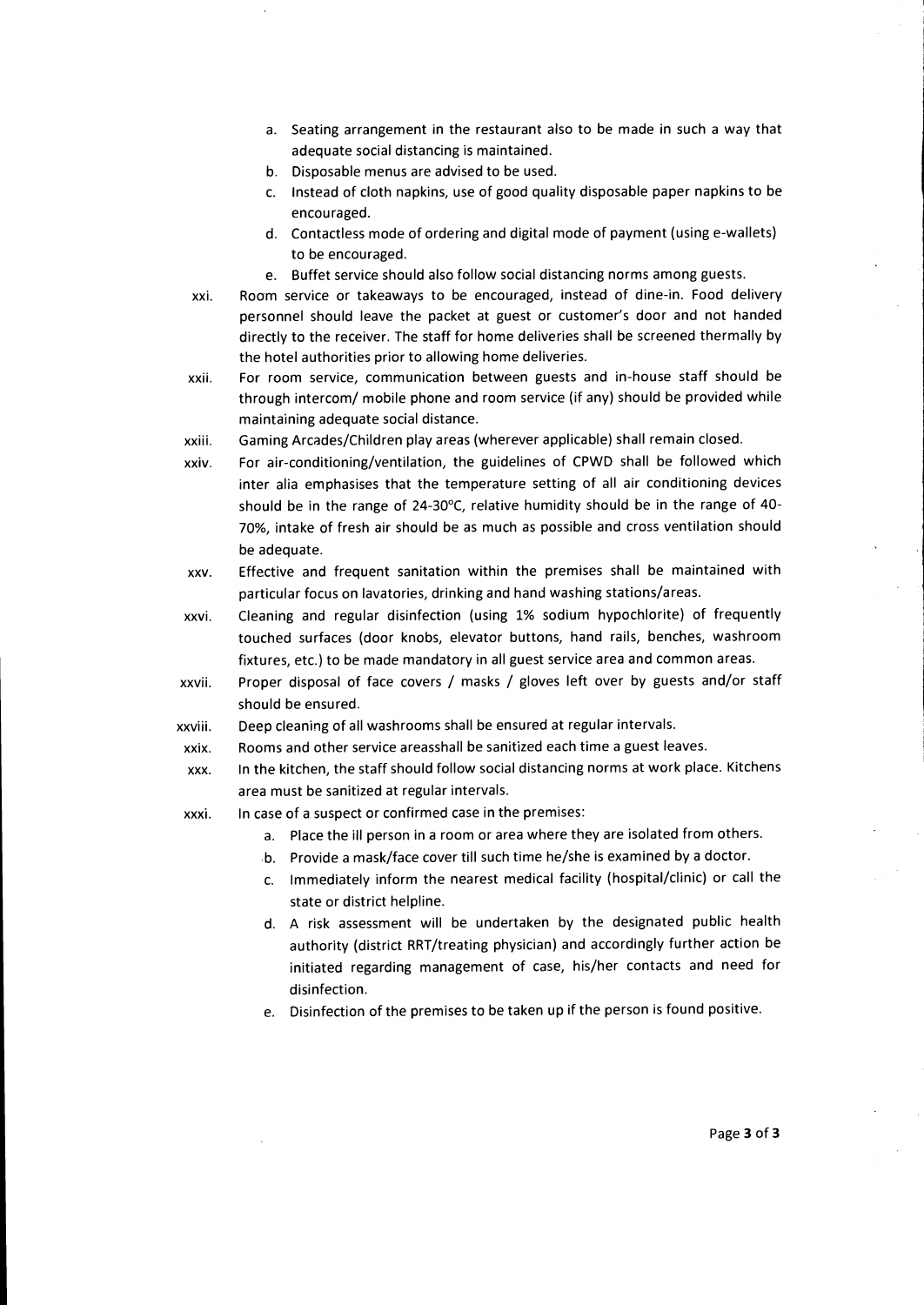#### **4th June,2020**

# **Government of India Ministry of Health and Family Welfare**

#### **SOP on preventive measures in Restaurants to contain spread of COVID-19**

# **1. Background**

Given the current COVID-19 outbreak in India, it is important that restaurants and other hospitality units take suitable measures to restrict any further transmission of the virus while providing restaurant services.

### **2. Scope**

This document outlines various generic precautionary measures to be adopted in addition to specific measures to be ensured at particular places to prevent spread of COVID-19. **Restaurants in containment zones shall remain closed. Only those outside containment zones will be allowed to open up.** 

#### **3. Generic preventive measures**

Persons above 65 years of age, persons with comorbidities, pregnant women and children below the age of 10 years are advised to stay at home, except for essential and health purposes. Restaurant management to advise accordingly.

The generic measures include simple public health measures that are to be followed to reduce the risk of COVID-19. These measures need to be observed by all (staff and patrons) in these places at all times.

These include:

- i. Physical distancing of at least 6 feet to be followed as far as feasible.
- ii. Use of face covers/masks to be made mandatory.
- iii. Practice frequent hand washing with soap (for at least 40-60 seconds) even when hands are not visibly dirty. Use of alcohol-based hand sanitizers (for at least 20 seconds) can be made wherever feasible.
- iv. Respiratory etiquettes to be strictly followed. This involves strict practice of covering one's mouth and nose while coughing/sneezing with a tissue/handkerchief/flexed elbow and disposing off used tissues properly.
- v. Self-monitoring of health by all and reporting any illness at the earliest to state and district helpline.
- vi. Spitting shall be strictly prohibited.
- vii. Installation & use of Aarogya Setu App shall be advised to all.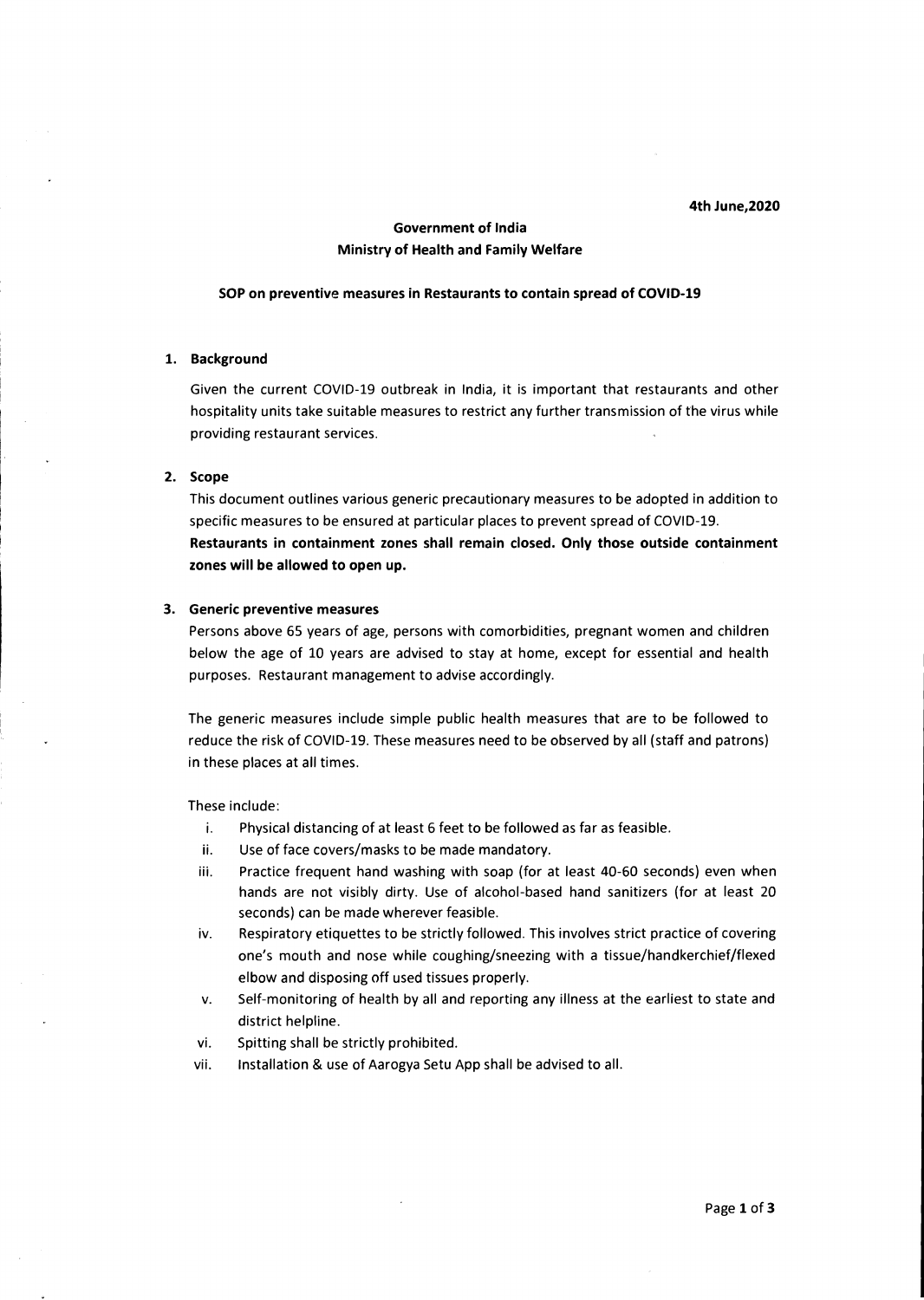**VIII.** 

## **4. All Restaurants shall ensure the following arrangements:**

- **i. Takeaways to be encouraged, instead of Dine-In. Food delivery personnel should leave the packet at customer's door. DO NOT handover the food packet directly to the customer.**
- **ii. The staff for home deliveries shall be screened thermally by the restaurant authorities prior to allowing home deliveries.**
- **iii. Entrance to have mandatory hand hygiene (sanitizer dispenser) and thermal screening provisions.**
- **iv. Only asymptomatic staff and patrons shall be allowed.**
- **v. All staff and patrons to be allowed entry only if using face cover/masks. The face cover/masks has to be worn at all times inside the restaurant.**
- **vi. Posters/standees/AV media on preventive measures about COVID-19 to be displayed prominently.**
- **vii. Staggering of patrons to be done, if possible.**
- **viii. Adequate manpower shall be deployed by restaurant management for ensuring social distancing norms.**
- **ix. All employees who are at higher risk i.e. older employees, pregnant employees and employees who have underlying medical conditions, to take extra precautions. They should preferably not be exposed to any front-line work requiring direct contact with the public. Restaurant management to facilitate work from home wherever feasible.**
- **x. Proper crowd management in the parking lots and outside the premises duly following social distancing norms shall be ensured.**
- **xi. Additional patrons to be seated in a designated waiting area with norms of social distancing.**
- **xii. Valet parking, if available, shall be operational with operating staff wearing face covers/ masks and gloves as appropriate. A proper disinfection of steering, door handles, keys, etc. of the vehicles should be taken up.**
- **xiii. Specific markings may be made with sufficient distance to manage the queue and ensure social distancing in the premises.**
- **xiv. Preferably separate entry and exits for patrons, staff and goods/supplies shall be organized.**
- **xv. Required precautions while handling supplies, inventories and goods in the restaurant shall be ensured. Proper queue management and disinfection shall be organized.**
- **xvi. Maintaining physical distancing of a minimum of 6 feet, when queuing up for entry and inside the restaurant as far as feasible.**
- **xvii. Seating arrangement to be made in such a way that adequate social distancing is maintained.ln restaurants, not more than 50% of seating capacity to be permitted.**
- **xviii. Disposable menus are advised to be used.**
- **xix. Instead of cloth napkins, use of good quality disposable paper napkins to be encouraged.**
- **xx. Buffet service should also follow social distancing norms among patrons.**
- **xxi. Number of people in the elevators shall be restricted, duly maintaining social distancing norms.**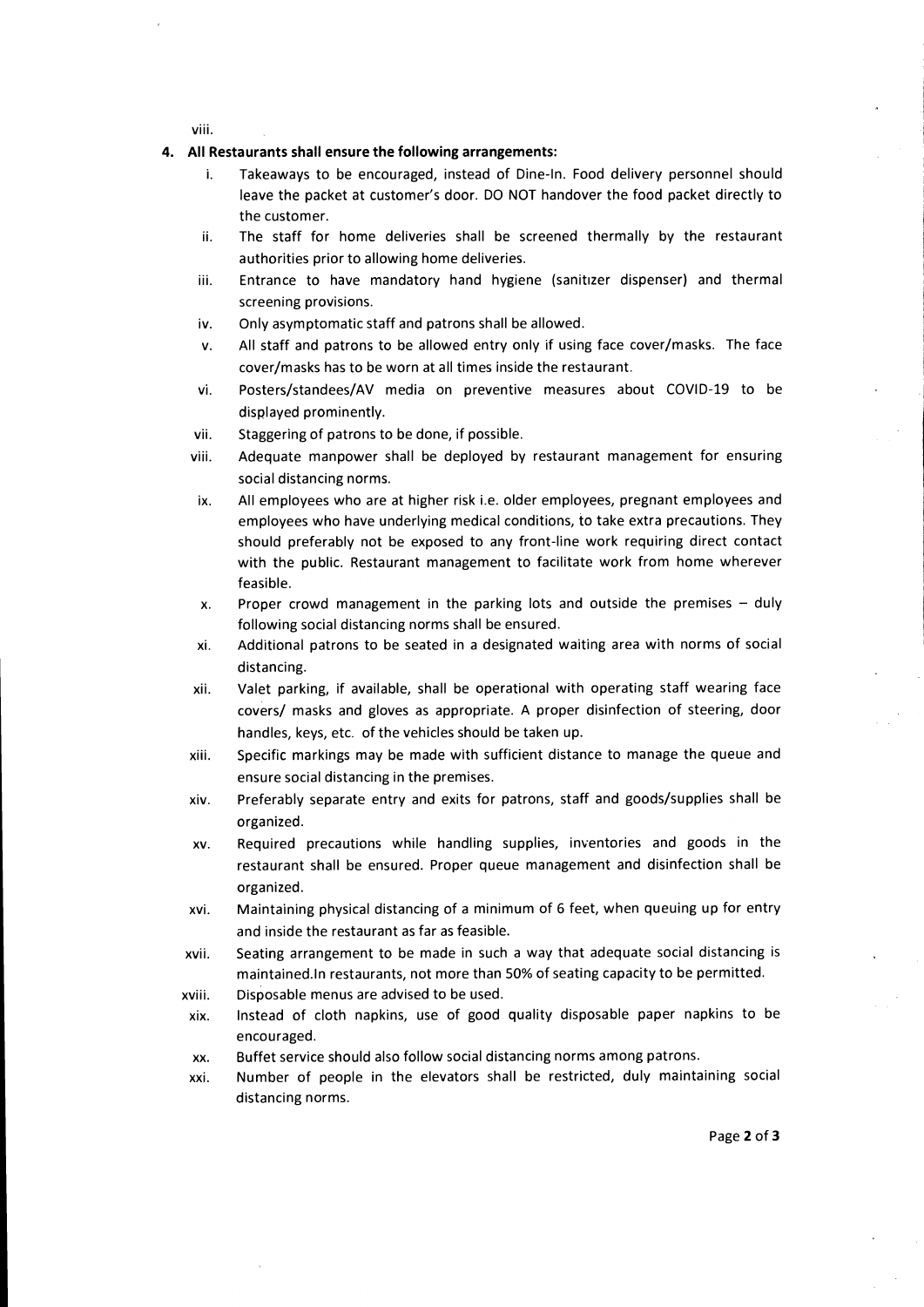- **xxii. Use of escalators with one person on alternate steps may be encouraged.**
- **xxiii. For air-conditioning/ventilation, the guidelines of CPWD shall be followed which inter alia emphasises that the temperature setting of all air conditioning devices should be in the range of 24-30°C, relative humidity should be in the range of 40- 70%, intake of fresh air should be as much as possible and cross ventilation should be adequate.**
- **xxiv. Large gatherings/congregations continue to remain prohibited.**
- **xxv. Effective and frequent sanitation within the premises shall be maintained with particular focus on lavatories, drinking and hand washing stations/areas.**
- **xxvi. Cleaning and regular disinfection (using 1% sodium hypochlorite) of frequently touched surfaces (door knobs, elevator buttons, hand rails, benches, washroom fixtures, etc.) to be made mandatory in all guest service area and common areas.**
- **xxvii. Proper disposal of face covers / masks / gloves left over by patrons and/or staff should be ensured.**
- **xxviii. Deep cleaning of all washrooms shall be ensured at regular intervals.**
- **xxix. Adequate crowd and queue management to be ensured to ensure social distancing norms.**
- **xxx. Staff / waiters should wear mask and hand gloves and take other required precautionary measures.**
- **xxxi. Contactless mode of ordering and digital mode of payment (using e-wallets) to be encouraged.**
- **xxxii. Tables to be sanitized each time customer leaves.**
- **xxxiii. In the kitchen, the staff should follow social distancing norms at work place. Kitchens area must be sanitized at regular intervals.**
- **xxxiv. Gaming Arcades/Children play areas (wherever applicable) shall remain closed.**
- **xxxv. In case of a suspect or confirmed case in the premises:** 
	- **a. Place the ill person in a room or area where they are isolated from others.**
	- **b. Provide a mask/face cover till such time he/she is examined by a doctor.**
	- **c. Immediately inform the nearest medical facility (hospital/clinic) or call the state or district helpline.**
	- **d. A risk assessment will be undertaken by the designated public health authority (district RRT/treating physician) and accordingly further action be initiated regarding management of case, his/her contacts and need for disinfection.**
	- **e. Disinfection of the premises to be taken up if the person is found positive.**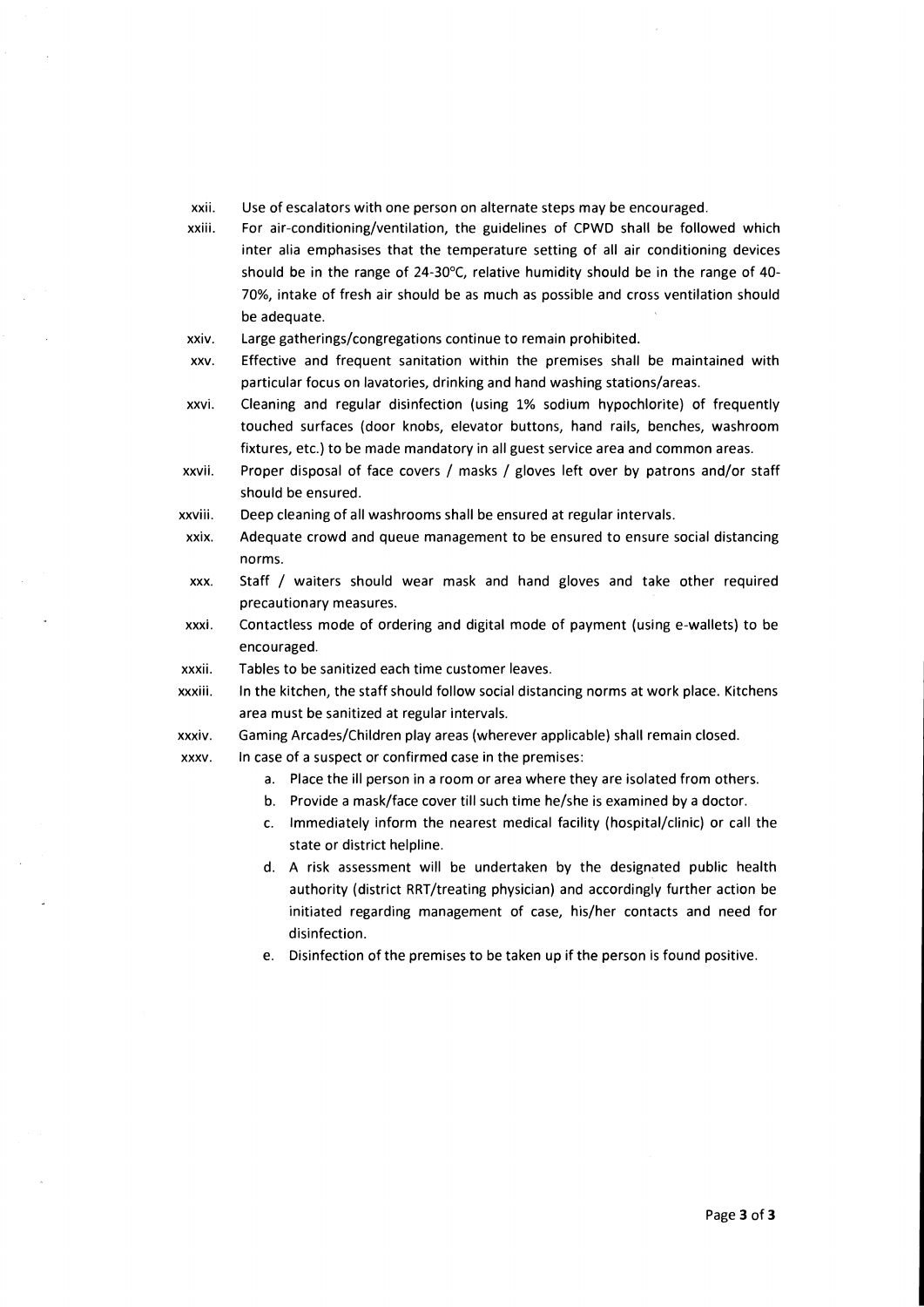# **Government of India Ministry of Health and Family Welfare**

#### **SOP on preventive measures in shopping malls to contain spread of COVID-19**

## **1. Background**

Shopping malls get frequented by large number of people for shopping, entertainment and food. To prevent spread of COVID-19 infection, it is important that required social distancing and other preventive measures are followed.

#### **2. Scope**

This document outlines various generic precautionary measures to be adopted in addition to specific measures to be ensured at particular places to prevent spread of COVID-19.

**Shopping malls in containment zones shall remain closed. Only those outside containment zones will be allowed to open up.** 

#### **3. Generic preventive measures**

Persons above 65 years of age, persons with comorbidities, pregnant women and children below the age of 10 years are advised to stay at home, except for essential and health purposes. Shopping mall management to advise accordingly.

The generic measures include simple public health measures that are to be followed to reduce the risk of COVID-19. These measures need to be observed by all (workers and visitors) in these places at all times.

These include:

- i. Physical distancing of at least 6 feet to be followed as far as feasible.
- ii. Use of face covers/masks to be made mandatory.
- iii. Practice frequent hand washing with soap (for at least 40-60 seconds) even when hands are not visibly dirty. Use of alcohol-based hand sanitizers (for at least 20 seconds) can be made wherever feasible.
- iv. Respiratory etiquettes to be strictly followed. This involves strict practice of covering one's mouth and nose while coughing/sneezing with a tissue/handkerchief/flexed elbow and disposing off used tissues properly.
- v. Self-monitoring of health by all and reporting any illness at the earliest to state and district helpline.
- vi. Spitting shall be strictly prohibited.
- vii. Installation & use of Aarogya Setu App shall be advised to all.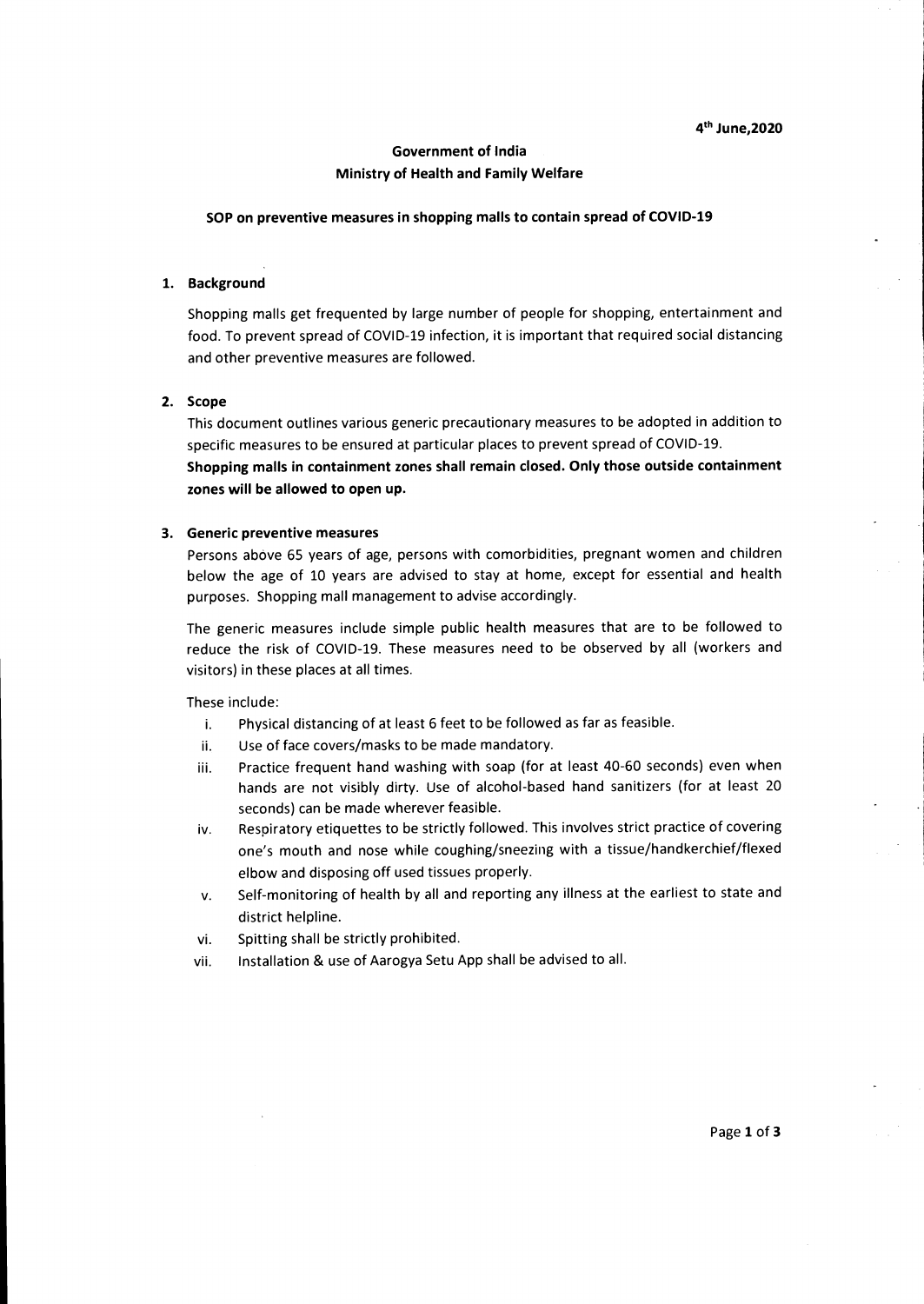viii.

# **4. All shopping malls shall ensure the following arrangements:**

- i. Entrance to have mandatory hand hygiene (sanitizer dispenser) and thermal screening provisions.
- ii. Only asymptomatic customers/visitors shall be allowed.
- iii. All workers/customers/visitors to be allowed entry only if using face cover/masks. The face cover/masks has to be worn at all times inside the shopping mall.
- iv. Posters/standees/AV media on preventive measures about COVID-19 to be displayed prominently.
- v. Staggering of visitors to be done, if possible.
- vi. Adequate manpower shall be deployed by Mall Management for ensuring social distancing norms.
- vii. All employees who are at higher risk i.e. older employees, pregnant employees and employees who have underlying medical conditions, to take extra precautions. They should preferably not be exposed to any front-line work requiring direct contact with the public. Shopping Mall management to facilitate work from home wherever feasible.
- viii. Proper crowd management in the parking lots and outside the premises duly following social distancing norms shall be ensured.
- ix. Valet parking, if available, shall be operational with operating staff wearing face covers/ masks and gloves as appropriate. A proper disinfection of steering, door handles, keys, etc. of the vehicles should be taken up.
- x. Any shops, stalls, cafeteria etc., outside and within the premises shall follow social distancing norms at all times.
- xi. Specific markings may be made with sufficient distance to manage the queue and ensure social distancing in the premises.
- xii. Preferably separate entry and exits for visitors, workers and goods/supplies shall be organized.
- xiii. The staff for home deliveries shall be screened thermally by the shopping mall authorities prior to allowing home deliveries.
- xiv. Required precautions while handling supplies, inventories and goods in the shopping mall shall be ensured. Proper queue management and disinfection shall be organized.
- xv. Maintaining physical distancing of a minimum of 6 feet, when queuing up for entry and inside the shopping mall as far as feasible.
- xvi. Number of customers inside the shop to be kept at a minimum, so as to maintain the physical distancing norms.
- xvii. Seating arrangement, if any, to be made in such a way that adequate social distancing is maintained.
- xviii. Number of people in the elevators shall be restricted, duly maintaining social distancing norms.
- xix. Use of escalators with one person on alternate steps may be encouraged.
- xx. For air-conditioning/ventilation, the guidelines of CPWD shall be followed which inter alia emphasises that the temperature setting of all air conditioning devices should be in the range of 24-30°C, relative humidity should be in the range of 40-

Page **2** of **3**